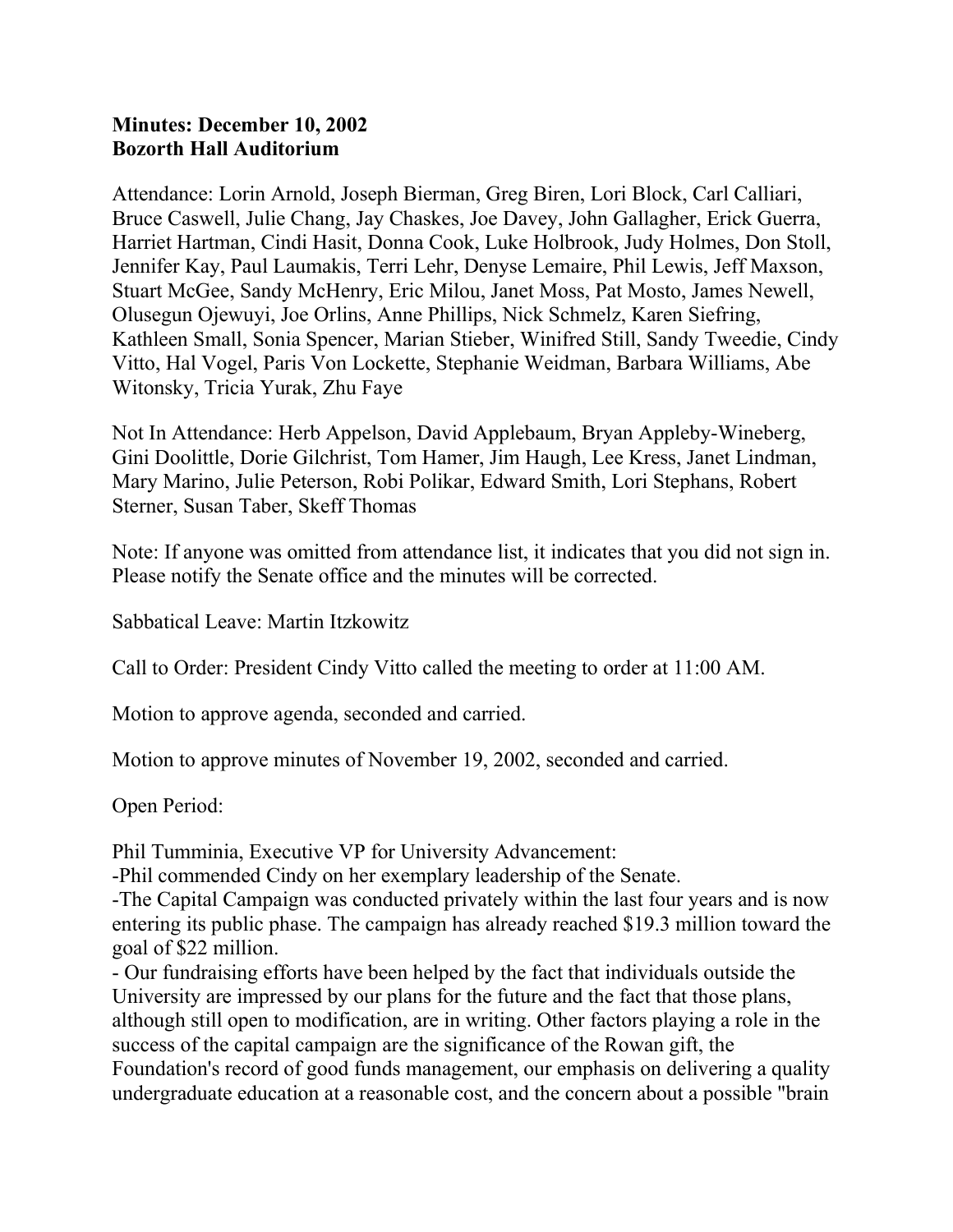drain" from the South Jersey area unless Rowan continues to strengthen its status as a leader in higher education.

-Phil's goal is to increase the participation rate of contributions within the University community. The amount of the contribution is not important; the percentage of contributors is. He encourages everyone to participate in the campaign, because no gift is an insignificant gift.

-Phil was asked about the status of the State's matching funds, and he informed the Senate that the funds have been matched, at least to some extent, last year, with matching funds anticipated this year as well.

Tony Mordosky, Associate Provost, Information Resources:

-The University has been investigating the purchase of an updated information system through its contract with the Gartner Group, Inc., an information technology consulting firm with a specialty in higher education needs.

-The University has reviewed programs from SCT Banner Software, PeopleSoft, Oracle, and Sallie Mae. The companies that seem most suited to meet the needs of the University at this time are SCT Banner Software and PeopleSoft. Although there seems little difference in terms of the functionality of these two systems, SCT Banner has offered us significant cost savings if we make a decision to purchase by December 31.

-The process to implement a new information system will take approximately three to four years. It will be a painful procedure due to the fact that the old system must remain in operation while the new system is being implemented.

- Special sessions have been set up so that the Technology Task Force and the Senate Research and Technological Resources Committee will have an opportunity to evaluate the software. In addition, the entire campus community is invited to demonstration sessions on December 12 and 13. Forms will be distributed in order to receive feedback regarding the software system.

-The main concern expressed by the Senate was that there would not be sufficient, ongoing technology support put into place for faculty and staff. Tony Mordosky has requested a dedicated training room and a full-time trainer for the SCT Banner system, as well as a database administrator and a business analyst, but a few senators expressed concern that this would not solve the technological support problem. -Tony encouraged the Senate to contact him with any other questions and concerns regarding the new system.

Report of the Senate President:

-The Thanksgiving dinner held at the Newman Center was a great success. Cindy thanked Karen Siefring, Sandy McHenry, George Romeo, and Carl Hausman for their invaluable assistance. The international students were very appreciative of the event, and it would seem that a new Rowan tradition has begun.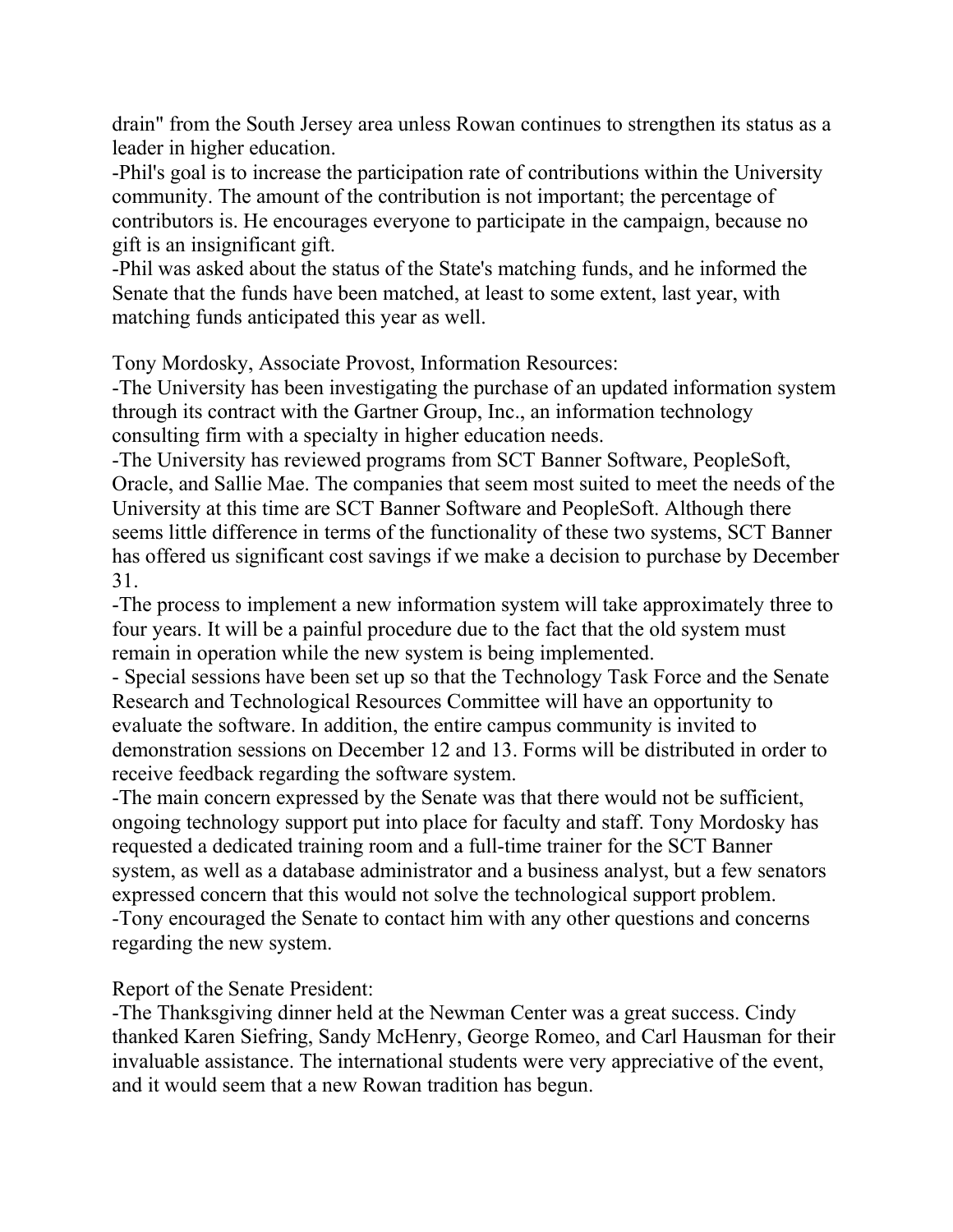-The list of those individuals to serve on the Master Plan Committee will be distributed by the end of this week. The first meeting of this committee will be held on Thursday, February 6, 2003.

-The Senate officers will meet with President Farish during the winter break to set up a process and timeline to continue shared governance discussions.

-Gini Doolittle and James Coaxum presented the Senate Executive Committee with an executive summary on the Rowan New Faculty Project. This project was conducted in order to understand the socialization experiences of new faculty into the academic profession and new faculty satisfaction with the professional climate at Rowan. The Senate officers will be meeting with Frances Johnson, Director of the Faculty Center, to see in what ways the Senate can assist in improving the climate for new faculty. -The Senate officers met with the Provost and Edie Rusch to look into the possibility of sending out a survey to faculty and professional staff in an effort to find out if they are satisfied with their positions at Rowan; how well Rowan is meeting their professional development needs; what can be done to improve the climate for faculty, staff and students on campus; and how much awareness exists about the Campus Five-Year Plan, Strategic Objectives, and the Rowan Mission Statement. The survey is expected to be disseminated in the Fall of 2003.

Standing Committee Reports:

PROFESSIONAL ETHICS & WELFARE: No report

PROMOTION: Promotion ballots for College Promotion Committees have been sent.

RECRUITMENT, ADMISSIONS & RETENTION: The committee is conducting a survey to collect exit data on students who have left the university. It was noted that the College of Engineering, and perhaps other Colleges as well, have been gathering this information.

RESEARCH & TECHNOLOGICAL RESOURCES: Committee members have been attending meetings regarding the SCT Banner administrative software system. Jennifer Kay encourages participation in the sessions open to the campus community in order to demonstrate our involvement in shared governance. The committee will meet during final exam week for a summary discussion.

Note: Several senators reiterated the main concern about ensuring sufficient technological support while the new system is being implemented. It is essential that current staff receive the training necessary in order to assist other staff members. Senators also expressed concern about the shared governance process in relation to our voice in determining in what order the various modules of the Banner suite would be implemented.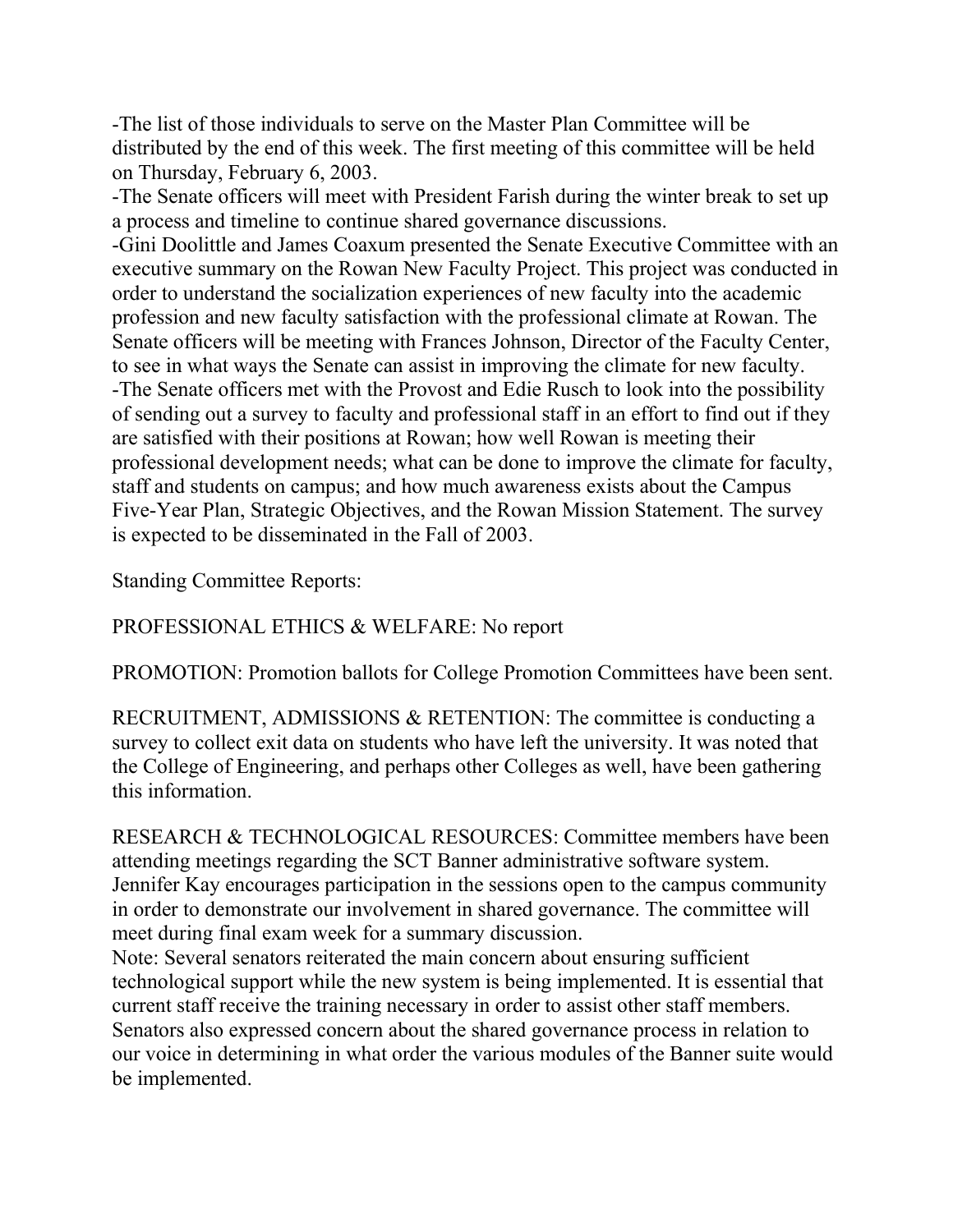SABBATICAL LEAVE: Thirty applications for Sabbatical Leave have been submitted for the twenty-four semesters available. The next scheduled meeting is Thursday, December 12.

STUDENT RELATIONS: Karen Siefring, chair of this committee, joined the Senate officers in a meeting with Drew Calandrella to discuss various committee issues: the need for a handbook for advisors of clubs and organizations; the possibility of workshops for current and new advisors, with an emphasis on legal issues, including liability; workshops on diversity for students, faculty, and staff. The Committee is monitoring progress made toward resolving issues of bathroom facilities and security at the 24-hour computer lab site.

TENURE & RECONTRACTING: The Committee met with the Provost on December 2 to finalize the T&R recommendations.

UNIVERSITY BUDGET & PLANNING: The Committee met on November 26. Two items on the meeting agenda included an update on the University's financial situation, which is generally favorable (with anticipation of a break-even fiscal year) and an update of the University's Five-Year Plan. Campus-wide participation is encouraged; anyone with comments or suggestions for the 2003-08 plan should contact Bob D'Augustine or Paul Laumakis, committee co-chairs.

ACADEMIC POLICIES & PROCEDURES: No report

CAMPUS AESTHETICS & ENVIRNOMENTAL CONCERNS: No report

CAREER DEVELOPMENT: No report

COMMITTEES ON COMMITTEES: There is a need for a faculty member to serve on the College-level Promotion Committee for the College of Communications.

CURRICULUM: Phil Lewis announced curriculum proposal SCC#01-02-706, Contemporary Sociological Theory. Several College open hearings have taken place within the last few weeks, and there will be approximately 30-40 curriculum proposals for 2002-2003 announced in January.

INTERCOLLEGIATE ATHLETICS: No report

LEARNING OUTCOMES ASSESSMENT: The Committee met on December 4. Jay Chaskes, Roberta Harvey, and Anne Phillips (committee chair) shared with the Committee what they learned from participating in the Middle States Assessment Review Institute.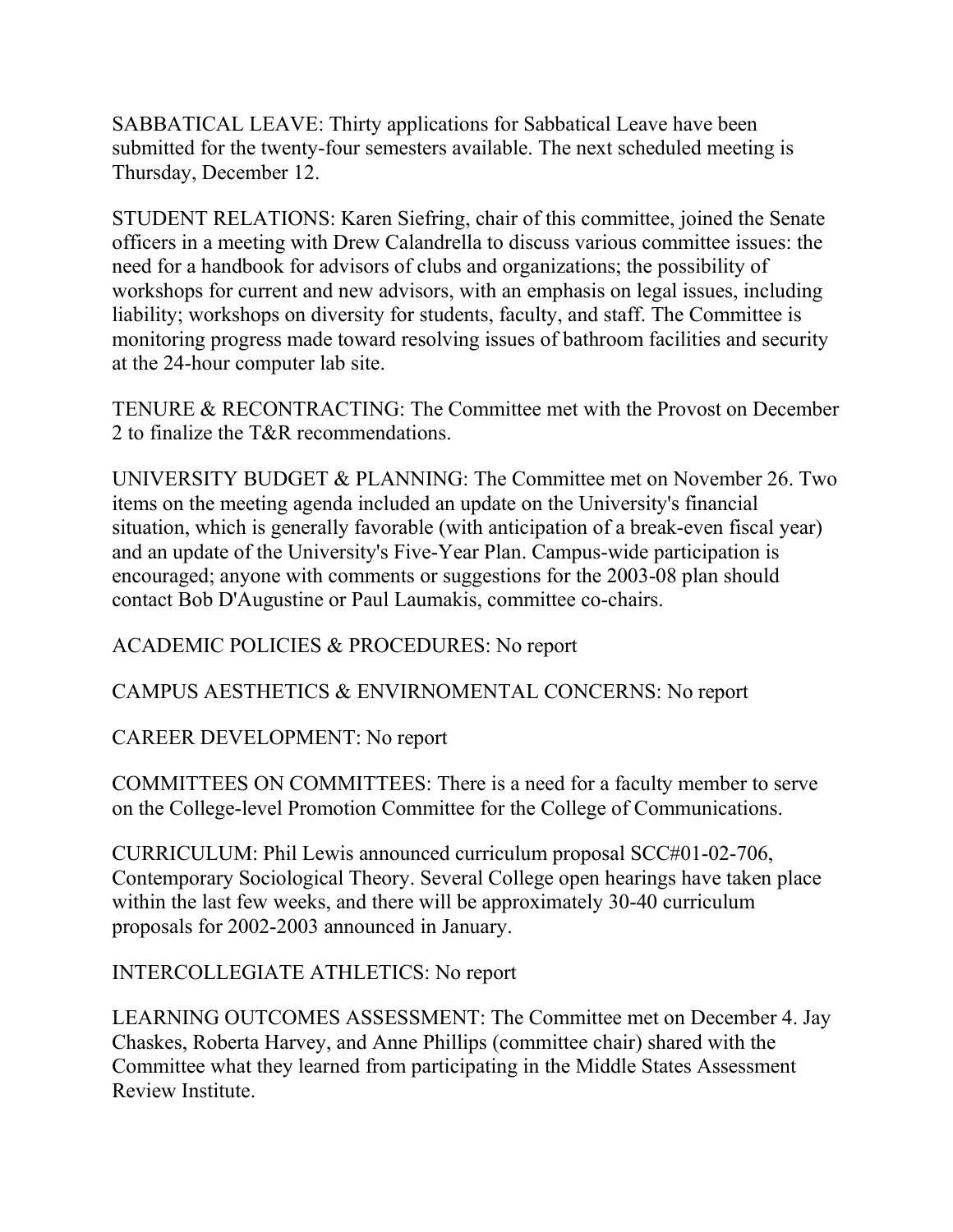Unfinished Business:

-Donna Cook reported that the issue of transfer students is an ongoing problem. Many are not prepared when they enter Rowan, and the problems associated with transfers experiencing academic weaknesses need to be addressed.

-It was suggested that the issue of transfer students be addressed at the upcoming Senate Executive meeting on January 21, 2003.

Motion to discuss this issue, seconded and carried.

Announcements:

-Reminder that residence halls will be open through the final exam period; therefore, there is no need to reschedule student exams for residents.

-Final grades should be turned into the Registrar by January 6, 2003. Faculty members who cannot deliver their grades personally should mail them by priority or overnight mail.

-A reminder of the President's holiday open house on December 15, from 1:00 PM to 5:00 PM.

-Faculty are encouraged to take advantage of the following:

\*SCT-Banner information system preview on December 12 & 13

\*Everyone has been encouraged by President Farish to send comments and suggestions for the next five-year-plan (2003-2008) to the co-chairs of the University Budget & Planning Committee, Paul Laumakis (laumakis@rowan.edu) or Bob D'Augustine (daugustine  $\omega$  rowan.edu). The current plan can be found at www.rowan.edu/draftplan/, and a progress report on our achievement of strategic objectives is at www.rowan.edu/open/irp/StrategicObj.doc

Motion to adjourn at 12:25 PM, seconded and carried.

The next regularly scheduled Senate meeting is January 28, 2003.

## **Small Group Breakdown for Shared Governance Discussions (35 members total)**

|                                 | Students via SGA: Jen Holdsworth and 3-5 other students of her choice               |
|---------------------------------|-------------------------------------------------------------------------------------|
| Maintenance staff<br>via IFPTE: | Ray Cibo and 1-2 others*                                                            |
| Support staff via<br>CWA:       | Mark Showers and 1-2 others*                                                        |
|                                 | *At Ray and Mark's suggestion, these two groups will be pooled to work<br>together. |
| Professional staff<br>via AFT:  | Nick DiObilda, Julie Peterson, Karen Siefring                                       |